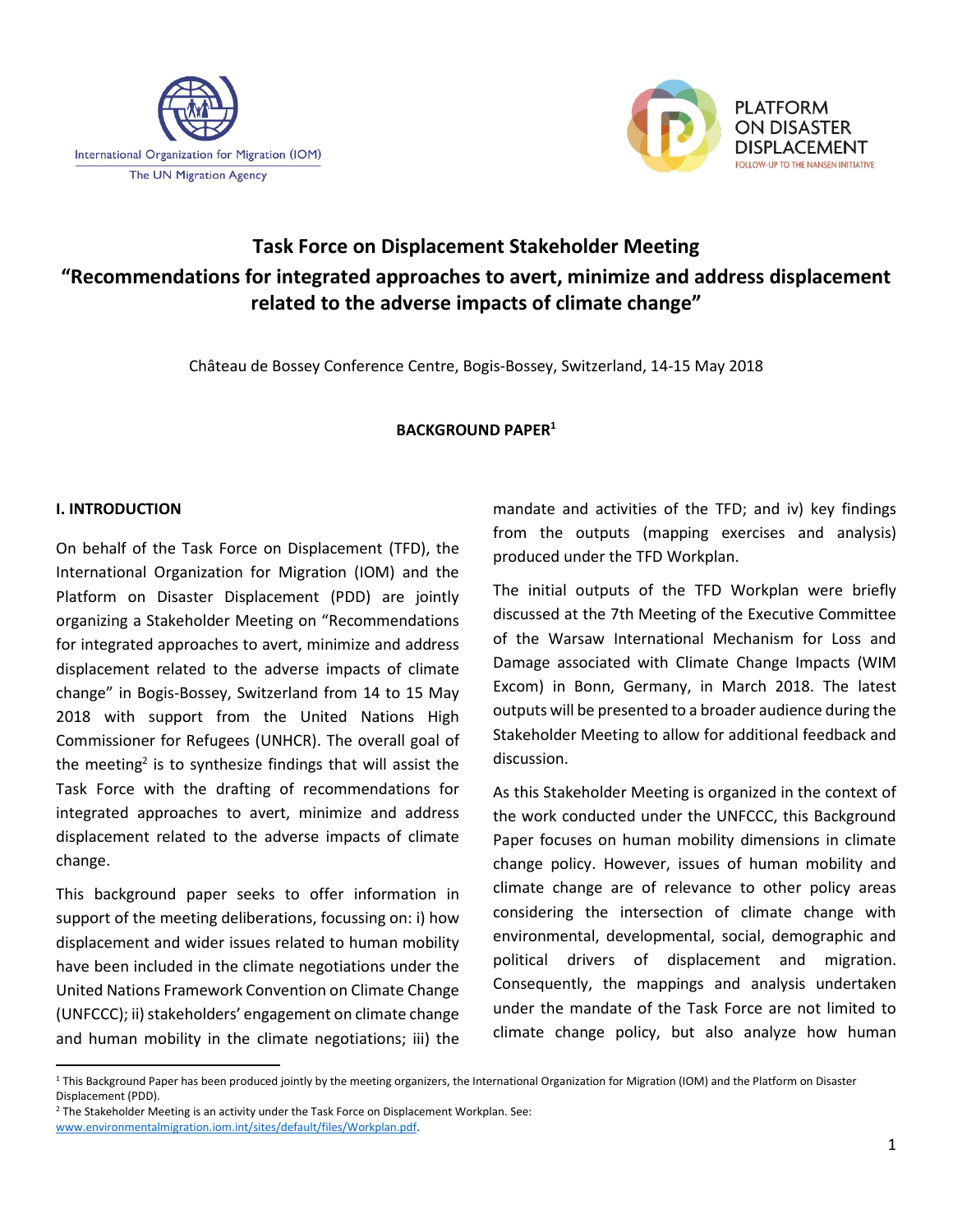mobility and climate change issues are considered in other policy areas.

Most importantly, the Stakeholder Meeting is taking place at a time when issues of human mobility are high on the global policy agenda, notably since the adoption of the New York Declaration for Refugees and Migrants<sup>3</sup> - a political declaration outlining a set of common commitments to respond to current and future challenges related to large movements of refugees and migrants. 4

As a follow up to the New York Declaration, United Nations Member States are currently engaged in intergovernmental negotiations and consultations expected to result in the adoption of the first Global Compact on Safe, Orderly and Regular Migration (GCM)<sup>5</sup> and a Global Compact on Refugees (GCR). 6 In that respect, current global migration policy developments represent a unique opportunity to address human mobility and climate change dimensions and complement the efforts undertaken under the UNFCCC and the 2015 Paris Agreement. The Stakeholder Meeting could therefore facilitate the development of synergies between migration and displacement policy on the one hand and climate policy on the other.<sup>7</sup>

It is also important to note that since October 2012, States have been holding informal discussions on issues related to cross-border displacement in the context of disasters and climate change that have contributed to increased attention to displacement and wider human mobility considerations within the context of the UNFCCC. At the

 $\overline{\phantom{a}}$ 

conclusion of the 2012-2015 Nansen Initiative, 109 government delegations endorsed the *2015 Nansen Initiative Agenda for the Protection of Cross-Border Displaced Persons in the Context of Disasters and Climate Change* (Protection Agenda).<sup>8</sup> The PDD Steering Group, comprising 17 States and the EU,<sup>9</sup> supports implementation of the Protection Agenda to address displacement and related human mobility considerations within relevant laws and policies, including national and regional climate change strategies.

Opportunities for policymakers to address human mobility in the context of climate change exist in other global processes as well. The implementation of the Sendai Framework for Disaster Risk Reduction 2015-2030, which acknowledges displacement as a consequence of disasters as well as the positive contributions of migrants in disaster risk reduction, is one key process. Currently, a group of stakeholders are developing practical guidance tools to support policymakers in addressing displacement and migration in the context of disasters, including on how to reduce risk, address impacts and strengthen resilience.<sup>10</sup>

In addition, in July 2017 the Human Rights Council adopted a Resolution on Human Rights and Climate Change, $^{11}$ looking specifically at migrants and persons displaced across international borders in the context of climate

8 See Nansen Initiative (2015). Agenda for the Protection of Cross-Border Displaced Persons in the Context of Disasters and Climate Change, Volume I. Nansen Initiative, Geneva. Available from [http://disasterdisplacement.org/wp-content/uploads/2014/08/EN\\_Protection\\_Agenda\\_Volume\\_I\\_-low\\_res.pdf.](http://disasterdisplacement.org/wp-content/uploads/2014/08/EN_Protection_Agenda_Volume_I_-low_res.pdf)

<sup>11</sup> See Resolution A/HRC/RES/35/20 on Human Rights and Climate Change. Available from[: https://documents-dds](https://documents-dds-ny.un.org/doc/UNDOC/LTD/G17/167/92/PDF/G1716792.pdf?OpenElement)[ny.un.org/doc/UNDOC/LTD/G17/167/92/PDF/G1716792.pdf?OpenElement.](https://documents-dds-ny.un.org/doc/UNDOC/LTD/G17/167/92/PDF/G1716792.pdf?OpenElement) 

<sup>&</sup>lt;sup>3</sup> See the *New York Declaration for Refugees and Migrants*. Available from[: http://www.un.org/en/ga/search/view\\_doc.asp?symbol=A/RES/71/1.](http://www.un.org/en/ga/search/view_doc.asp?symbol=A/RES/71/1)

<sup>4</sup> Internally displaced persons (IDPs) are not covered by the two global compacts, and gaps relevant for their protection and assistance needs will not be addressed. The mandate of the TFD is broader, see D*ecision 5/CP.23 Warsaw International Mechanism for Loss and Damage associated with Climate Change Impacts* "8. Invites the task force on displacement referred to in paragraph 2 above to take into consideration both cross-border and internal displacement, in accordance with its mandate, when developing recommendations for integrated approaches to averting, minimizing and addressing displacement related to the adverse impacts of climate change;

<sup>5</sup> See IOM (2018). *Environment and Climate Change in the GCM*. Available from[: www.environmentalmigration.iom.int/environment-and-climate-change-gcm.](http://www.environmentalmigration.iom.int/environment-and-climate-change-gcm)  <sup>6</sup> Se[e https://refugeesmigrants.un.org/refugees-compact.](https://refugeesmigrants.un.org/refugees-compact)

<sup>&</sup>lt;sup>7</sup> The necessity to create connections between migration workstreams and climate workstreams is regularly highlighted by States active in both areas and some initiatives are developed to respond to these demands. For instance, IOM and the UNFCCC Secretariat organized a common briefing for Member States in New York in March 2018 to address common issues related to climate migration.

<sup>9</sup> Members of the Steering Group of the Platform on Disaster Displacement (PDD) are: Australia, Bangladesh (Chair), Brazil, Canada, Costa Rica, European Union, Fiji, France (Vice-Chair), Germany, Kenya, Madagascar, Maldives, Mexico, Morocco, Norway, Philippines, Senegal, Switzerland.

<sup>&</sup>lt;sup>10</sup> A reference group formed of the Norwegian Refugee Council (NRC), the Platform on Disaster Displacement, the International Organization for Migration (IOM), the United Nations High Commissioner for Refugees (UNHCR), United Nations Office for Disaster Risk Reduction (UNISDR), and the Internal Displacement Monitoring Center (IDMC) are developing a "Words into Action Guide for Implementing the Sendai Framework for Disaster Risk Reduction 2015-2030: Disaster Displacement: How to Reduce Risk, Address Impacts and Strengthen Resilience".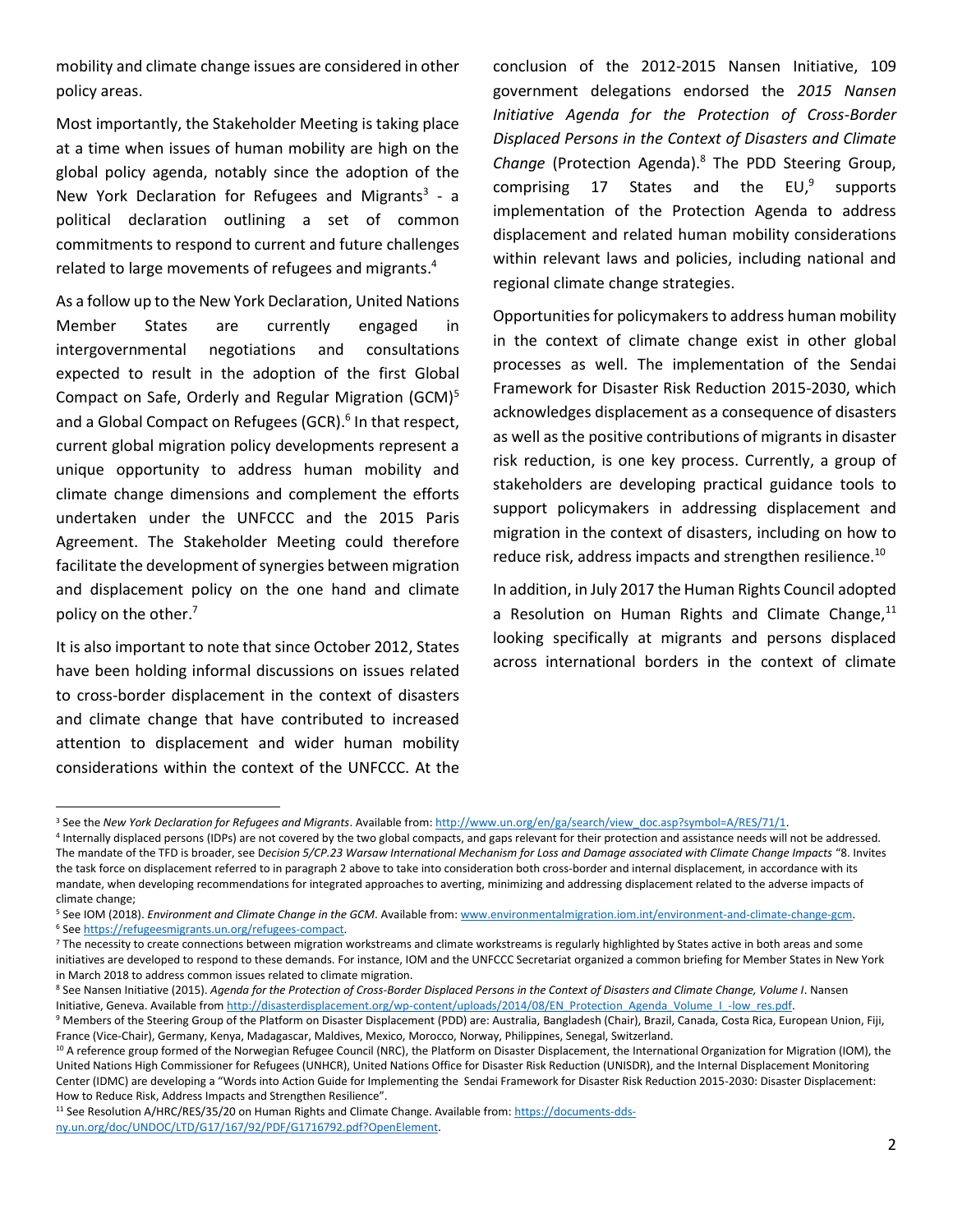change. The Resolution already triggered research and discussions on the topic among relevant stakeholders.<sup>12</sup>

Finally, the 2030 Agenda for Sustainable Development, outlining 17 Sustainable Development Goals (SDGs), recognizes the role of migrants in contributing to sustainable development, calls for facilitated orderly, safe, and responsible migration and mobility of people, including through implementation of planned and wellmanaged migration policies (Target 10.7), and also proposes measures to address disaster risk and the adverse effects of climate change. Policymakers are calling for the implementation of other major global processes, including the forthcoming GCM and GCR, and the Sendai Framework, to be aligned with the implementation of the SDGs.



*© IOM 2016 / Amanda Nero;*

 $\overline{\phantom{a}}$ 

*Woman crossing river during the dry season. Due to sedimentation in Udaipur region, Nepal, intensified by the heavy rains and deforestation, rivers are becoming shallower and broader, contributing to floods during monsoon.*

## **II. TIMELINE: HUMAN MOBILITY IN THE CLIMATE CHANGE NEGOTIATIONS**

The human mobility and climate change nexus has been discussed in the context of climate change negotiations under the UNFCCC for more than a decade. The Intergovernmental Panel on Climate Change (IPCC) first raised the issue of climate change leading to displacement in its 1990 report, *Climate Change: The IPCC Impacts Assessment*, warning policymakers that "the gravest effects of climate change may be those on human migration as millions are displaced by shoreline erosion, coastal flooding and severe drought."<sup>13</sup> Despite subsequent IPCC references to human mobility considerations, $14$  the issue only entered the UNFCCC negotiations when focus began to shift to adaptation issues following the **13th UNFCCC Conference of the Parties (COP13) in Bali, Indonesia in December 2007** with the adoption of the Bali Action Plan, and the Ad Hoc Working Group on Long-Term Cooperative Action (AWG-LCA).

Based upon Party and observer organization submissions to the AWG-LCA during the previous year, in **December 2008 during COP14 in Poznan, Poland**, the AWG-LCA included references to human mobility in its assembly text, which was drafted to aid in future negotiations.<sup>15</sup> The first official side event dedicated to the nexus was also held during COP14. <sup>16</sup> Since then, human mobility issues have been included in draft negotiating text, discussed in subsequent COPs and integrated into the Loss and Damage work stream. 17

A significant milestone occurred at COP16 with the adoption of the **Cancun Climate Change Adaptation**

<sup>12</sup> See the HRC panel discussion on human rights, climate change, migrants and persons displaced across international borders; and the Inputs received for researchbased report on human rights, migration and climate change. Available from:

<sup>14</sup> The IPCC's First Assessment Report (AR1) was completed in 1990 and was crucial in bringing visibility to the climate debate. Available from:

[http://www.ipcc.ch/ipccreports/1992%20IPCC%20Supplement/IPCC\\_1990\\_and\\_1992\\_Assessments/English/ipcc\\_90\\_92\\_assessments\\_far\\_overview.pdf.](http://www.ipcc.ch/ipccreports/1992%20IPCC%20Supplement/IPCC_1990_and_1992_Assessments/English/ipcc_90_92_assessments_far_overview.pdf) The Fourth Assessment Report (AR4) from 2007 also touches on issues related to population migration in looking at examples of potential impacts of climate change, based on projections. Available from[: http://www.ipcc.ch/pdf/assessment-report/ar4/syr/ar4\\_syr\\_full\\_report.pdf.](http://www.ipcc.ch/pdf/assessment-report/ar4/syr/ar4_syr_full_report.pdf) In its most recently issued Fifth Assessment Report (AR5), the IPCC also refers on several occasions to human mobility and climate change. Available from[: http://www.ipcc.ch/report/ar5/wg3/.](http://www.ipcc.ch/report/ar5/wg3/)

[http://www.ohchr.org/EN/Issues/HRAndClimateChange/Pages/HRClimateChangeAndMigration.aspx.](http://www.ohchr.org/EN/Issues/HRAndClimateChange/Pages/HRClimateChangeAndMigration.aspx) 

<sup>&</sup>lt;sup>13</sup> IPCC. 1990. Policymakers' summary of the potential impacts of climate change. Report from Working Group II to IPCC, Intergovernmental Panel on Climate Change, Commonwealth of Australia, p. 20.

<sup>15</sup> Warner, Koko. 2011. *Climate Change Induced Displacement: Adaptation Policy in the Context of the UNFCCC Climate Negotiations*. p.4-5, and 8-9. Available from [http://www.refworld.org/docid/4fdf1f4f2.html.](http://www.refworld.org/docid/4fdf1f4f2.html) 

<sup>16</sup> See COP14 Side Event on *'Climate change, migration and forced displacement: the new humanitarian frontier?*' on 8th December 2008, with UNHCR, IOM, OCHA, UNU, UNFPA, and UN-HABITAT.

<sup>17</sup> https://unfccc.int/topics/adaptation-and-resilience/workstreams/approaches-to-address-loss-and-damage-associated-with-climate-change-impacts-in-developingcountries#eq-1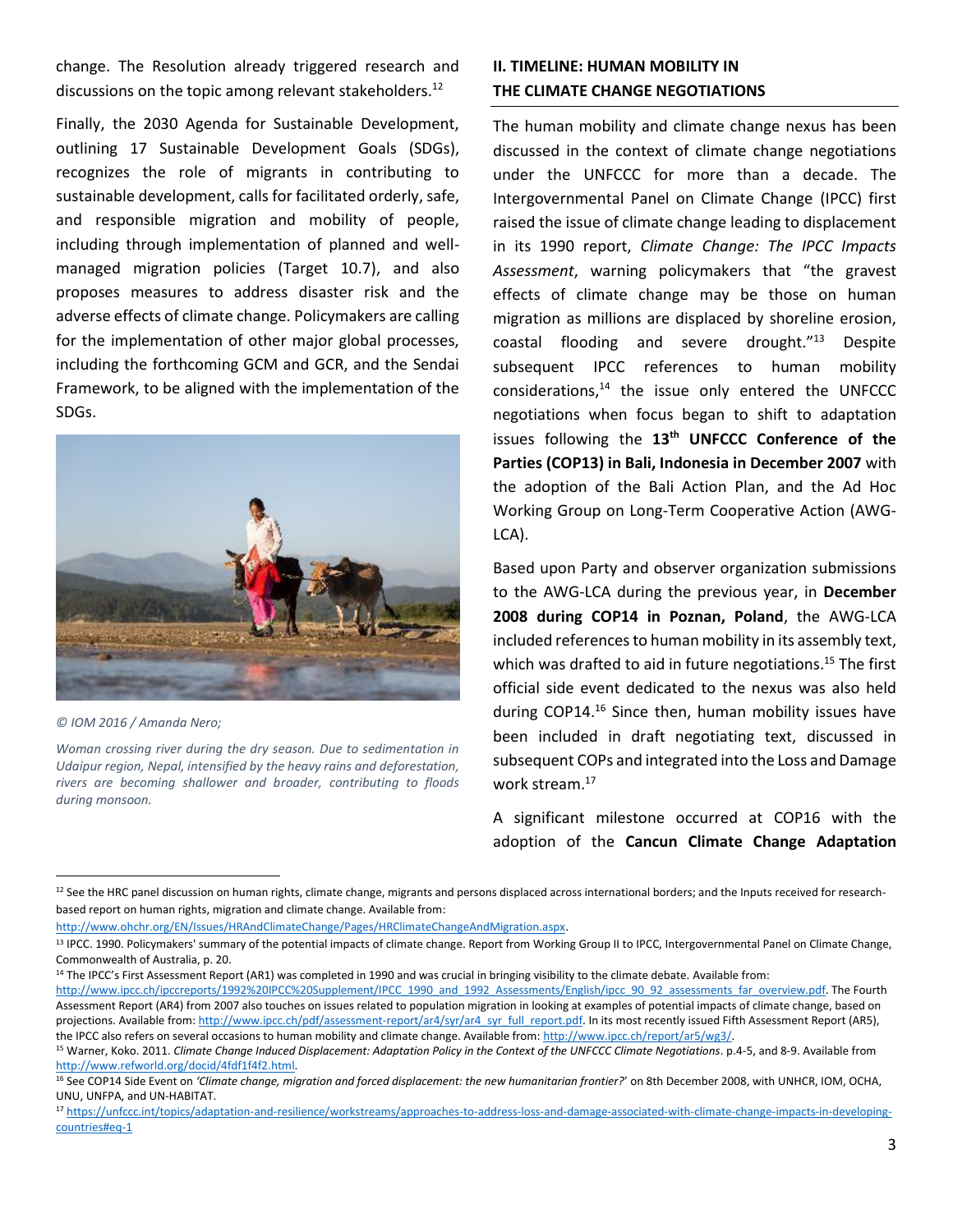**Framework in 2010 in Mexico.<sup>18</sup>** For the first time, provisions related to population movementsin the context of climate change were included in paragraph 14(f) of the Cancun Adaptation Framework. The reference outlined the need to enhance action on adaptation, including through international cooperation and coherent consideration of matters by enhancing understanding, coordination and cooperation on three different human mobility dimensions: displacement, migration and planned relocation. It also highlighted the importance of addressing this challenge at all levels: national, regional and international.

**At COP18 in Doha, Qatar, in 2012,** human mobility dimensions were included under the loss and damage work programme of UNFCCC, <sup>19</sup> which is itself nestled under the adaptation and resilience topic, <sup>20</sup> with the adoption of Decision 3/CP.18. This Decision acknowledged the need to better understand "how impacts of climate change are affecting patterns of migration, displacement and human mobility". In that context, displacement, but also potentially other forms of human mobility, started to be understood as a type of non-economic losses associated with climate change.<sup>21</sup> It also led to the Parties' subsequent decision to discuss issues related to human mobility under the Warsaw International Mechanism for

 $\overline{\phantom{a}}$ 

Loss and Damage associated with Climate Change Impacts (WIM).

**The Warsaw International Mechanism (WIM)** was established by COP19 in 2013 in Warsaw, Poland.<sup>22</sup> It was designed to address loss and damage associated with the adverse effects of climate change in developing countries particularly vulnerable to climate change. The Executive Committee of the WIM (WIM Excom) steers the implementation of the Mechanism and reports annually to the COP. Since its inception, the WIM Excom has identified human mobility as a priority area of engagement.<sup>23</sup> An action area was entirely devoted to migration, displacement and human mobility by the WIM Excom under its initial two-year workplan (2014-2016). 24

The adoption of the **Paris Agreement on 12 December 2015 at COP21 in France** was an unprecedented breakthrough for integrating migration concerns in a climate change treaty. The Preamble of the Paris Agreement encouraged States to, "when taking action to address climate change, respect, promote and consider their respective obligations on human rights (…) [of] migrants."<sup>25</sup> Furthermore, COP21 mandated the creation of a **Task Force on Displacement** to develop recommendations for integrated approaches to avert, minimize and address displacement related to the adverse impacts of climate change. 26

<sup>&</sup>lt;sup>18</sup> See Cancun Climate Change Adaptation Framework (2010): "14. Invites all Parties to enhance action on adaptation under the Cancun Adaptation Framework, taking into account their common but differentiated responsibilities and respective capabilities, and specific national and regional development priorities, objectives and circumstances, by undertaking, inter alia, the following: (f) Measures to enhance understanding, coordination and cooperation with regard to climate change induced displacement, migration and planned relocation, where appropriate, at the national, regional and international levels;". Available from [https://unfccc.int/resource/docs/2010/cop16/eng/07a01.pdf#page=4.](https://unfccc.int/resource/docs/2010/cop16/eng/07a01.pdf#page=4)

<sup>19</sup> See *Decision 3/CP.18 Approaches to address loss and damage associated with climate change impacts in developing countries that are particularly vulnerable to the adverse effects of climate change to enhance adaptive capacity*: "7. Acknowledges the further work to advance the understanding of and expertise on loss and damage, which includes, inter alia, the following: (a) Enhancing the understanding of: (vi) How impacts of climate change are affecting patterns of migration, displacement and human mobility;". Available from [http://unfccc.int/resource/docs/2012/cop18/eng/08a01.pdf#page=21.](http://unfccc.int/resource/docs/2012/cop18/eng/08a01.pdf#page=21) <sup>20</sup> See: https://unfccc.int/topics.

<sup>21</sup> See UNFCCC (2013). *Technical paper - Non-economic losses in the context of the work programme on loss and damage FCCC/TP/2013/2*. Available from [https://unfccc.int/resource/docs/2013/tp/02.pdf.](https://unfccc.int/resource/docs/2013/tp/02.pdf) And UNFCCC (2013). *Technical paper - Gaps in existing institutional arrangements within and outside of the Convention to address loss and damage, including those related to slow onset events*. Available fro[m https://unfccc.int/resource/docs/2013/tp/12.pdf.](https://unfccc.int/resource/docs/2013/tp/12.pdf) <sup>22</sup> See *Decision 2/CP.19 Warsaw international mechanism for loss and damage associated with climate change impacts, in FCCC/CP/2013/10/Add.1. Available from:* [https://unfccc.int/resource/docs/2013/cop19/eng/10a01.pdf.](https://unfccc.int/resource/docs/2013/cop19/eng/10a01.pdf)

<sup>&</sup>lt;sup>23</sup> See WIM Excom website on Migration, displacement and human mobility. Available from[: https://unfccc.int/process/bodies/constituted-bodies/executive](https://unfccc.int/process/bodies/constituted-bodies/executive-committee-of-the-warsaw-international-mechanism-for-loss-and-damage-wim-excom/areas-of-work/migration--displacement-and-human-mobility)[committee-of-the-warsaw-international-mechanism-for-loss-and-damage-wim-excom/areas-of-work/migration--displacement-and-human-mobility.](https://unfccc.int/process/bodies/constituted-bodies/executive-committee-of-the-warsaw-international-mechanism-for-loss-and-damage-wim-excom/areas-of-work/migration--displacement-and-human-mobility) 

<sup>&</sup>lt;sup>24</sup> See Annex II Initial two-year workplan of the Executive Committee of the Warsaw International Mechanism for Loss and Damage associated with Climate Change *Impacts in accordance with decisions 3/CP.18 and 2/CP.19*: "Action area 6: Enhance the understanding of and expertise on how the impacts of climate change are affecting patterns of migration, displacement and human mobility; and the application of such understanding and expertise". Available from: [https://unfccc.int/sites/default/files/resource/docs/2014/sb/eng/04.pdf.](https://unfccc.int/sites/default/files/resource/docs/2014/sb/eng/04.pdf)

<sup>25</sup> See the *Preamble of the Paris Agreement*: "Acknowledging that climate change is a common concern of humankind, Parties should, when taking action to address climate change, respect, promote and consider their respective obligations on human rights […] (of) migrants […].". Available from [http://unfccc.int/files/meetings/paris\\_nov\\_2015/application/pdf/paris\\_agreement\\_english\\_.pdf.](http://unfccc.int/files/meetings/paris_nov_2015/application/pdf/paris_agreement_english_.pdf)

<sup>26</sup> See *COP21 Decision 1 under Loss and Damage*: "49. Also requests the Executive Committee of the Warsaw International Mechanism to establish, according to its procedures and mandate, a task force to complement, draw upon the work of and involve, as appropriate, existing bodies and expert groups under the Convention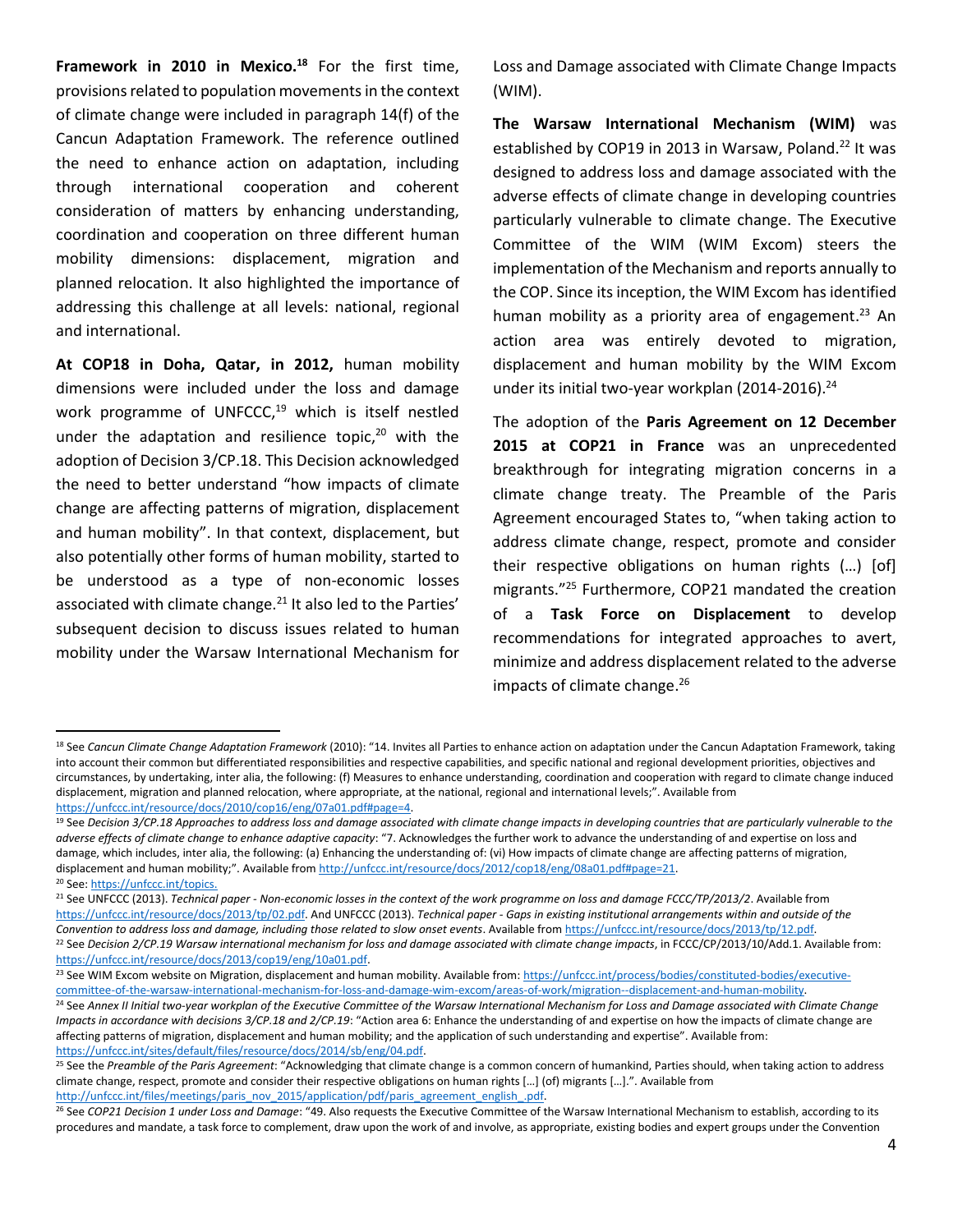The TFD is expected to deliver its recommendations by COP24 in 2018, under the oversight of the WIM Excom.

The following year, the first **technical meeting under the UNFCCC dedicated to** *Migration, Displacement and Human Mobility* **in the context climate change was organized in July 2016 in Casablanca, Morocco**<sup>27</sup> by the International Organization for Migration (IOM) and the WIM Excom.<sup>28</sup> The objective of the Meeting was to bring together the WIM Excom Members, national policymakers and practitioners, and other relevant experts to synthesize relevant information and make it widely available. This objective was in line with the expected results of activity (a) under Action Area (6) of the initial two-year (2014- 2016) work plan of the WIM Excom. The outputs of the meeting also aimed to feed into the work of the TFD, which was still being established at the time.

The growing political importance of the human mobility and climate change nexus was further evidenced during **COP22, in Marrakesh, Morocco, 2016.** <sup>29</sup> On this occasion, over 35 events addressing human mobility dimensions were organized by UNFCCC Parties and stakeholders.<sup>30</sup> During the meeting, the WIM Excom presented a stocktaking report $31$  regarding implementation of its initial two-year workplan, highlighting the joint IOM – WIM Excom technical meeting and the establishment of the TFD and its Terms of Reference as key achievements. <sup>32</sup> COP22 approved a framework for a five-year rolling workplan (2017-2021) of the WIM Excom, which was finalized in November 2017. <sup>33</sup> Strategic Workstream D of this workplan is dedicated to *"enhanced cooperation and facilitation in relation to human mobility, including migration, displacement and planned relocation".*<sup>34</sup>

**The Task Force on Displacement (TFD),** comprised of 13 members,<sup>35</sup> was officially constituted in March 2017. The first face-to-face meeting took place on 18-19 May 2017 in Bonn, Germany, <sup>36</sup> where its Members identified a set of activities that would support the TFD to deliver on its mandate. On the basis of this meeting, the TFD Workplan was developed and adopted intersessionally by the WIM Excom in late 2017. The TFD complements, draws upon the work of and involves existing bodies and expert groups under the UNFCCC, as well as relevant organizations and expert bodies outside the Convention.<sup>37</sup>

During the 23rd Conference of the Parties (**COP23), in 2017 in Bonn, Germany,** the WIM Excom presented its annual report,<sup>38</sup> which recognized the establishment of the TFD

<sup>32</sup> The Task Force's Terms of Reference were developed. Available from

 $\overline{\phantom{a}}$ 

[groups/task-force-on-displacement/membership.](https://unfccc.int/process/bodies/constituted-bodies/executive-committee-of-the-warsaw-international-mechanism-for-loss-and-damage-wim-excom/sub-groups/task-force-on-displacement/membership)

including the Adaptation Committee and the Least Developed Countries Expert Group, as well as relevant organizations and expert bodies outside the Convention, to develop recommendations for integrated approaches to avert, minimize and address displacement related to the adverse impacts of climate change." Available from [http://unfccc.int/files/meetings/paris\\_nov\\_2015/application/pdf/paris\\_agreement\\_english\\_.pdf](http://unfccc.int/files/meetings/paris_nov_2015/application/pdf/paris_agreement_english_.pdf) .

<sup>27</sup> See IOM (2016). *Technical Meeting on Migration, Displacement and Human Mobility*. Available from [https://environmentalmigration.iom.int/technical-meeting.](https://environmentalmigration.iom.int/technical-meeting) <sup>28</sup> With the support of the French Ministry of Foreign Affairs and International Development.

<sup>&</sup>lt;sup>29</sup> See *Decision 3/CP.22 Warsaw International Mechanism for Loss and Damage associated with Climate Change Impacts: "9. Encourages Parties to incorporate or* continue to incorporate the consideration of extreme events and slow onset events, non-economic losses, displacement, migration and human mobility, and comprehensive risk management into relevant planning and action, as appropriate, and to encourage bilateral and multilateral entities to support such efforts". Available fro[m https://unfccc.int/sites/default/files/resource/docs/2016/cop22/eng/10a01.pdf.](https://unfccc.int/sites/default/files/resource/docs/2016/cop22/eng/10a01.pdf) 

<sup>30</sup> See IOM (2016). *Human Mobility at COP22*. Available from[: www.environmentalmigration.iom.int/human-mobility-cop22.](http://www.environmentalmigration.iom.int/human-mobility-cop22)

<sup>31</sup> See *Report of the Executive Committee of the Warsaw International Mechanism for Loss and Damage associated with Climate Change Impacts FCCC/SB/2016/3*. Available from[: https://unfccc.int/resource/docs/2016/sb/eng/03.pdf.](https://unfccc.int/resource/docs/2016/sb/eng/03.pdf)

http://unfccc.int/files/adaptation/groups\_committees/loss\_and\_damage\_executive\_committee/application/pdf/tor\_task\_force.pdf.

<sup>33</sup> See *Annex - The five-year rolling workplan of the Executive Committee of the Warsaw International Mechanism for Loss and Damage associated with Climate Change Impacts*. Available from [https://unfccc.int/sites/default/files/resource/docs/2017/sb/eng/01a01e.pdf.](https://unfccc.int/sites/default/files/resource/docs/2017/sb/eng/01a01e.pdf) 

<sup>34</sup> See WIM Excom website *Approaches to address loss and damage associated with climate change impacts in developing countries*. Available from: [https://unfccc.int/topics/adaptation-and-resilience/workstreams/approaches-to-address-loss-and-damage-associated-with-climate-change-impacts-in-developing](https://unfccc.int/topics/adaptation-and-resilience/workstreams/approaches-to-address-loss-and-damage-associated-with-climate-change-impacts-in-developing-countries#eq-1)[countries#eq-1.](https://unfccc.int/topics/adaptation-and-resilience/workstreams/approaches-to-address-loss-and-damage-associated-with-climate-change-impacts-in-developing-countries#eq-1)

<sup>&</sup>lt;sup>35</sup> As of April 2018, Task Force Members are: Ms. Keti CHACHIBAIA, United Nations Development Programme; Ms. Madeline GARLICK, United Nations High Commissioner for Refugees; Ms. Dina IONESCO, International Organization for Migration; Ms. Michelle LEIGHTON, International Labour Organization; Mr. Ezekiel SIMPERINGHAM, International Federation of Red Cross and Red Crescent Societies; Mr. Atle SOLBERG, Platform on Disaster Displacement; Ms. Bina DESEI, Civil society, Advisory Group on Climate Change and Human Mobility; UNFCCC NGO constituency group 'Local government and municipal authorities'; Ms. Maria del Pilar BUENO, UNFCCC Adaptation Committee; Mr. Idrissa SEMDE, UNFCCC Least Developed Countries Expert Group; Ms. Cornelia JÄGER, Ms. Pepetua Election LATASI, Mr. Russell MILES, and Ms. Sumaya Zakieldeen. See WIM Excom website *Membership - Task Force on Displacement*. Available from [https://unfccc.int/process/bodies/constituted-bodies/executive-committee-of-the-warsaw-international-mechanism-for-loss-and-damage-wim-excom/sub-](https://unfccc.int/process/bodies/constituted-bodies/executive-committee-of-the-warsaw-international-mechanism-for-loss-and-damage-wim-excom/sub-groups/task-force-on-displacement/membership)

<sup>&</sup>lt;sup>36</sup> A summary of the proceedings of the 1st meeting of the Task Force on Displacement, its workplan, membership and other information can be found here [https://unfccc.int/event/first-meeting-of-the-task-force-on-displacement.](https://unfccc.int/event/first-meeting-of-the-task-force-on-displacement)

<sup>37</sup> See WIM Excom website *Task Force on Displacement*. Available fro[m https://unfccc.int/node/285#eq-2.](https://unfccc.int/node/285#eq-2)

<sup>&</sup>lt;sup>38</sup> See *Decision 5/CP.23 Warsaw International Mechanism for Loss and Damage associated with Climate Change Impacts "7. Welcomes the plan of the task force on* displacement referred to in paragraph 2 above to convene a meeting in May 2018 on all areas of its work, which will include wide consultations with stakeholders to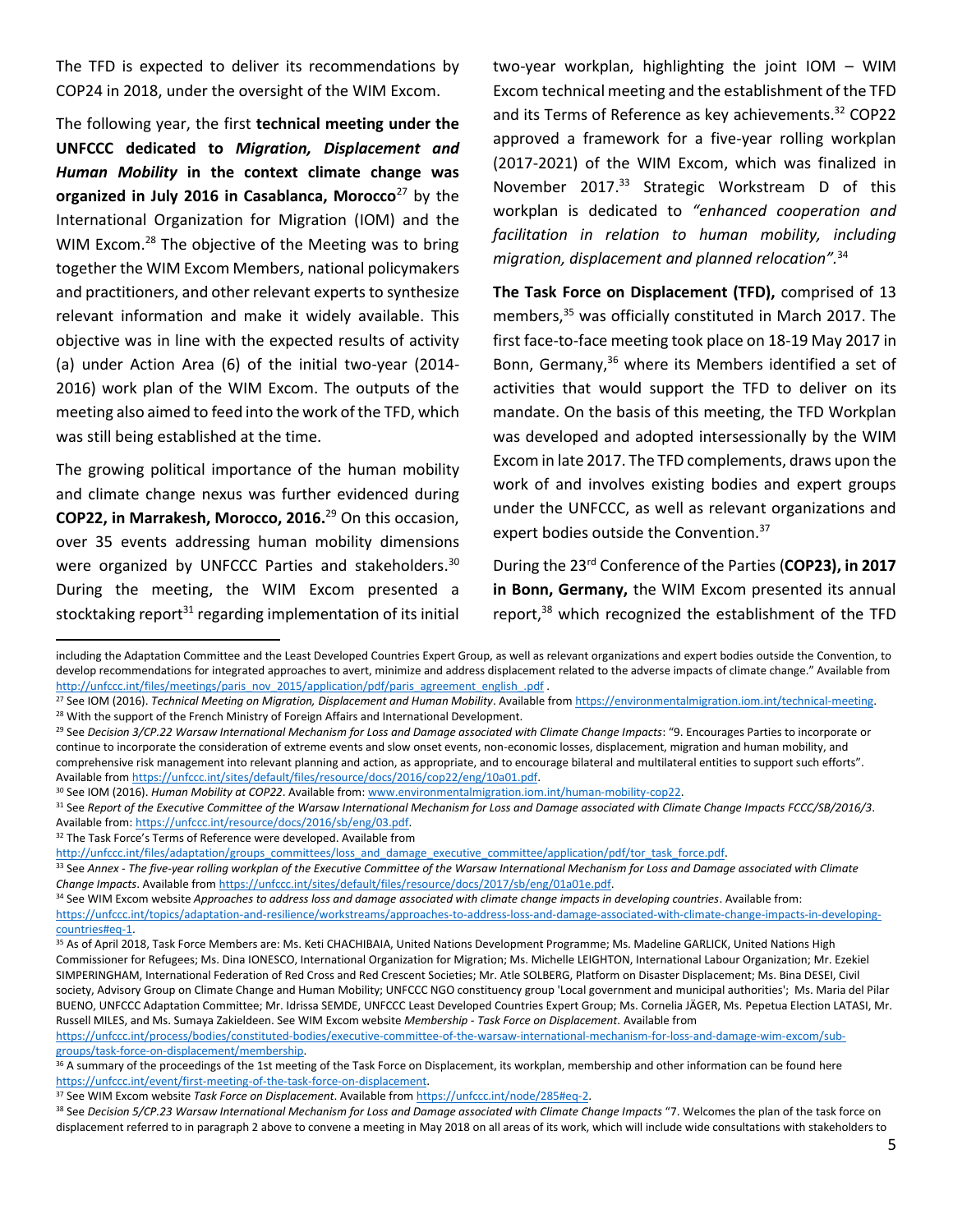and welcomed the upcoming Stakeholder Meeting for which this background paper is being prepared. It also called upon the TFD to consider "both internal and crossborder displacement" in delivering their recommendations. States were also encouraged to continue including climate change-related human mobility in their relevant policy, planning and action.

Other domains within the realm of climate negotiations under the UNFCCC are of relevance to the issue of human

 $\overline{\phantom{a}}$ 

mobility in the context of climate change although they do not directly mention human mobility, in particular: the Nairobi Work Programme, decisions on capacity building, knowledge transfer and financing, the Talanoa Dialogue, the Least Developed Countries Mechanism, and the Global Climate Action Agenda.



ensure regional coverage; 8. Invites the task force on displacement referred to in paragraph 2 above to take into consideration both cross-border and internal displacement, in accordance with its mandate, when developing recommendations for integrated approaches to averting, minimizing and addressing displacement related to the adverse impacts of climate change; (…) 13. Encourages Parties to actively engage in the work and to disseminate, promote and make use of the products of the Warsaw International Mechanism and its Executive Committee, including by: (c) Incorporating or continuing to incorporate the consideration of extreme weather events and slow onset events, non-economic losses, climate change impacts on human mobility, including migration, displacement and planned relocation, and comprehensive risk management into relevant policy, planning and action, as appropriate, and encouraging relevant bilateral and multilateral entities to support such efforts;". Available from [https://unfccc.int/sites/default/files/resource/docs/2017/cop23/eng/11a01.pdf.](https://unfccc.int/sites/default/files/resource/docs/2017/cop23/eng/11a01.pdf)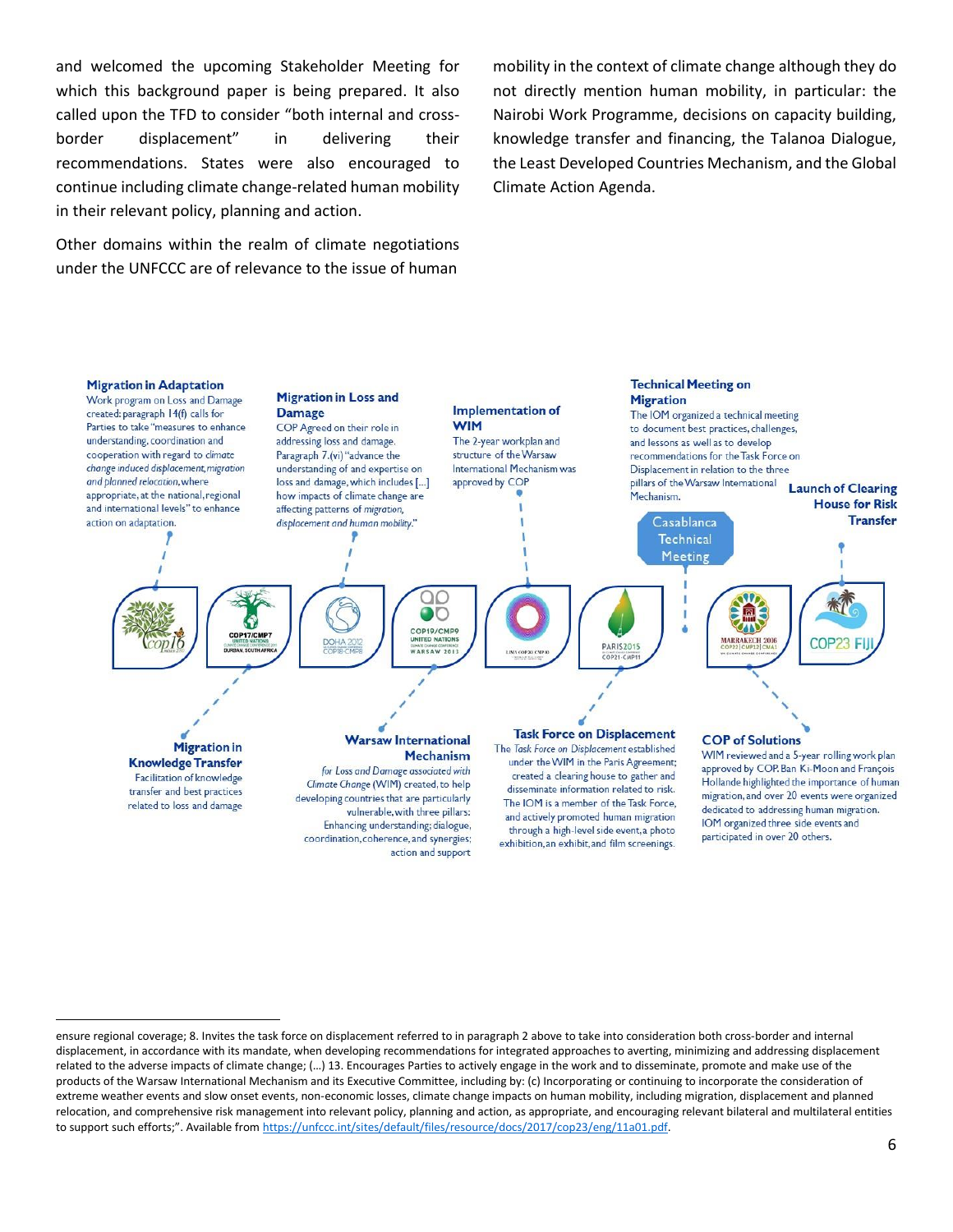## **III. INCREASING STAKEHOLDERS ENGAGEMENT ON HUMAN MOBILITY IN THE CLIMATE NEGOTIATIONS**

The increasing integration of human mobility concerns in climate change negotiations, led by State Parties, was supported by the long standing and systematic engagement of several actors from different fields that sought to bring a greater level of awareness on this nexus.

Stakeholders from various backgrounds – civil society, academics, private sector and international agencies – have consistently engaged in the negotiations, highlighting the need for greater inclusion of mobility matters in climate policy. Stakeholders have been providing technical support to ensure that issues of human mobility remained visible in the climate negotiations, sharing evidence, analysis and policy guidance.<sup>39</sup>

In addition to their individual work, stakeholders from various backgrounds have also organized themselves in groupings seeking to provide technical advice on human mobility and climate change, such as the formal *Climate Change, Environment and Migration Alliance (CCEMA)*<sup>40</sup> or the more informal *Inter-Agency Standing Committee (IASC) group on migration/displacement and climate change*, <sup>41</sup> the *Initiative on the Social Dimensions of Climate Change*<sup>42</sup> and the *Advisory Group on Climate Change and Human Mobility.*<sup>43</sup>

One clear sign of stakeholders' interest can be seen in the ever-increasing number of technical submissions and side events dedicated to human mobility and climate change. For example, in 2016, when the WIM Excom invited relevant organizations and experts to provide information on human mobility in the context of climate change impacts, 69 sets of inputs were received from more than

 $\overline{\phantom{a}}$ 

30 experts and organizations.<sup>44</sup> The number of dedicated side events addressing this topic has also tremendously increased: from one in 2008 to more than 35 in 2016.



*© IOM 2016 / Amanda Nero; In Bangladesh, the Sirajganj, community is affected by river erosion. Many people were displaced several times due to the river erosion.*

## **IV. TASK FORCE ON DISPLACEMENT: AREAS OF WORK**

In order to deliver on its mandate of providing recommendations, the Task Force has put together a Workplan at its first meeting in May 2017.<sup>45</sup> The Workplan is based on the Task Force's discussions focusing on target audiences and desired impacts of the recommendations. Four broad areas of desired impacts were identified by parallel working groups: i) policy/practice national/subnational; ii) policy - international/regional; iii) data and assessment; and iv) framing and linking. Further group work led to the identification of activities for each of the four broad areas.

[https://unfccc.int/topics/resilience/resources/submissions-on-internal-and-cross-border-migration--displacement-and-other-forms-of-human-mobility.](https://unfccc.int/topics/resilience/resources/submissions-on-internal-and-cross-border-migration--displacement-and-other-forms-of-human-mobility)  45 See the Workplan of the Task Force on Displacement and the Summary of Proceedings of its First Meeting here:

https://unfccc.int/sites/default/files/tfd\_1\_summary\_of\_proceedings.pdf.

<sup>39</sup> For instance, in the last decade the number of publications dedicated to human mobility in the context of climate change have increased significantly. See the *IOM Environmental Portal Research Database*. Available fro[m www.environmentalmigration.iom.int/research-database.](http://www.environmentalmigration.iom.int/research-database) 

<sup>40</sup> CCEMA was comprised of IOM, Munich Re Foundation (MRF), the Stockholm Environment Institute (SEI), United Nations Environment (UNEP), United Nations Office for the Coordination of Humanitarian Affairs (OCHA), United Nations University – Institute for Environment and Human Security (UNU-EHS) and University of Sussex (DRC).

<sup>41</sup> Sub-group of the Task Force on Climate Change, convened by IOM in collaboration with UNHCR, the Representative of the Secretary General for Internally Displaced Persons (RSG for IDPs), OCHA and other IASC interested organizations.

<sup>42</sup> Se[e www.who.int/globalchange/mediacentre/events/2011/social-dimensions-of-climate-change.pdf.](http://www.who.int/globalchange/mediacentre/events/2011/social-dimensions-of-climate-change.pdf)

<sup>&</sup>lt;sup>43</sup> The Advisory Group is composed of IOM, UNHCR, UNU-EHS, United Nations Development Programme (UNDP), International Labour Organization (ILO), Norwegian Refugee Council (NRC), Internal Displacement Monitoring Centre (IDMC), Refugees International (RI), Sciences Po – Centre de recherches internationales (CERI) and Arab Network for Environment and Development (RAED) and the Representative of the Secretary-General on the Human Rights of Internally Displaced Persons. <sup>44</sup> See UNFCCC (2017). *Submissions on internal and cross-border migration, displacement and other forms of human mobility*. Available from: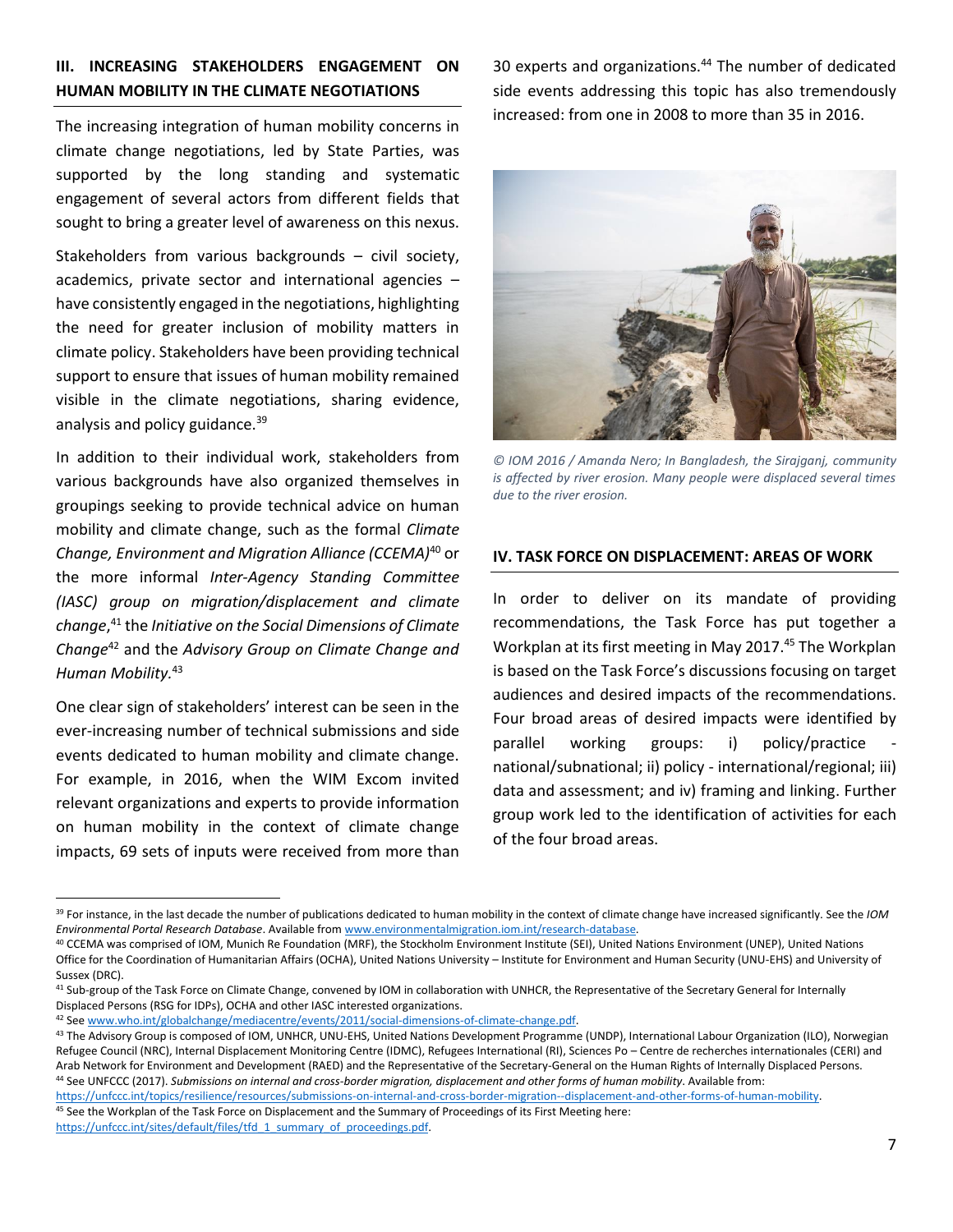The Workplan activities to be discussed at the TFD Stakeholder Meeting focus on three areas (policy, practice and data) at three levels (national, regional and international levels). The aim of these activities was to provide knowledge and identify gaps for the development of recommendations for integrated approaches to avert, minimize and address displacement related to the adverse impacts of climate change. A summary of the main outputs under each activity of the TFD Workplan is provided below. The full reports will also available when finalized.<sup>46</sup>

The recommendations of the TFD will be submitted to the WIM Excom at its 8th Meeting, to be held in September 2018, through the co-facilitators of the TFD.<sup>47</sup> The final recommendations will subsequently be reported in December 2018 by the WIM Excom at the Katowice Climate Change Conference (COP24) in Poland.

## **Summary of TFD Workplan Activities**

*Activity I.1: Mapping of existing relevant policies and institutional frameworks that deal with the climate and displacement interaction at the national level, including identification of key actors in the policy formulation, to the extent feasible and on the base of accessible public documents.* Combined with: *Activity II.2: Mapping of how climate and displacement is included in National Adaptation Plans (NAPs), Nationally Determined Contributions (NDCs), national communications.*

➢ Led by IOM with support from ILO, UNDP, UNHCR and Advisory Group CSOs

The mapping exercise identified and analyzed how human mobility in the context of climate change is integrated in national policy and institutional frameworks - including the key actors involved, - pertaining to i) migration governance i.e. the main national legal frameworks, policies and strategies related to migration and displacement; and ii) climate change policies, i.e. official documents submitted by Parties to the UNFCCC Registries. The exercise was also informed by existing internal IOM compilation of information and analysis (MECLEP National Assessments; Migration Governance Index; Atlas of Environmental

 $\overline{\phantom{a}}$ 

Migration; Migration, Environment and Climate Change Policy Briefs Series; IOM Infosheets; and International Migration Law Division archives), inputs from IOM Member States, and the Nansen Initiative research. Overall the following documents were reviewed and analyzed: more than 90 human mobility legislation, policies or strategies; 56 national adaptation policies, plans or strategies; 162 Intended Nationally Determined Contributions (INDC) and 17 Nationally Determined Contributions (NDC); and 143 national communications. In accordance with the Workplan of the Task Force on Displacement, the mapping has been conducted "to the extent feasible and on the basis of accessible public documents". As such, this mapping does not attempt to provide a full geographical coverage of all relevant national policies in all parts of the world.

The mapping shows that 37 per cent out of 61 countries refer to climate change and environmental factors in their national migration and displacement frameworks. In addition, 81 per cent of national adaptation policies, 20 per cent of Intended Nationally Determined Contributions (INDCs) and 70 per cent of National Communications on climate change reviewed refer to human mobility. These findings show a significant awareness among national climate policy actors of the importance to include human mobility dimensions and vice-versa. This awareness comes in a context of increased global policy attention dedicated to human mobility and climate change, notably linked to the catalytic role of the WIM Excom.

National policies and frameworks touch upon different dimensions of human mobility (migration, displacement and planned relocation) and the nexus is brought up through different lenses (security, urbanization, labour, adaptation, health etc.). However, the frameworks reviewed mostly analyze the negative impacts of human mobility and rarely highlight the potentially positive impacts of migration in the context of climate change. In addition, although some efforts are made by governments to link different policy areas (such as climate change adaptation, sustainable development, disaster risk reduction and migration), cross-sectoral policy coherence

<sup>46</sup> See IOM's webpage for the Task Force on Displacement Stakeholder Meeting "Recommendations for integrated approaches to avert, minimize and address displacement related to the adverse impacts of climate change" at [www.environmentalmigration.iom.int/iom-pdd-task-force-displacement-stakeholder-meeting.](http://www.environmentalmigration.iom.int/iom-pdd-task-force-displacement-stakeholder-meeting) <sup>47</sup> As of April 2018, the co-facilitators of the Task Force are: Mr. Russell MILES of Australia and Ms. Pepetua Election LATASI of Tuvalu.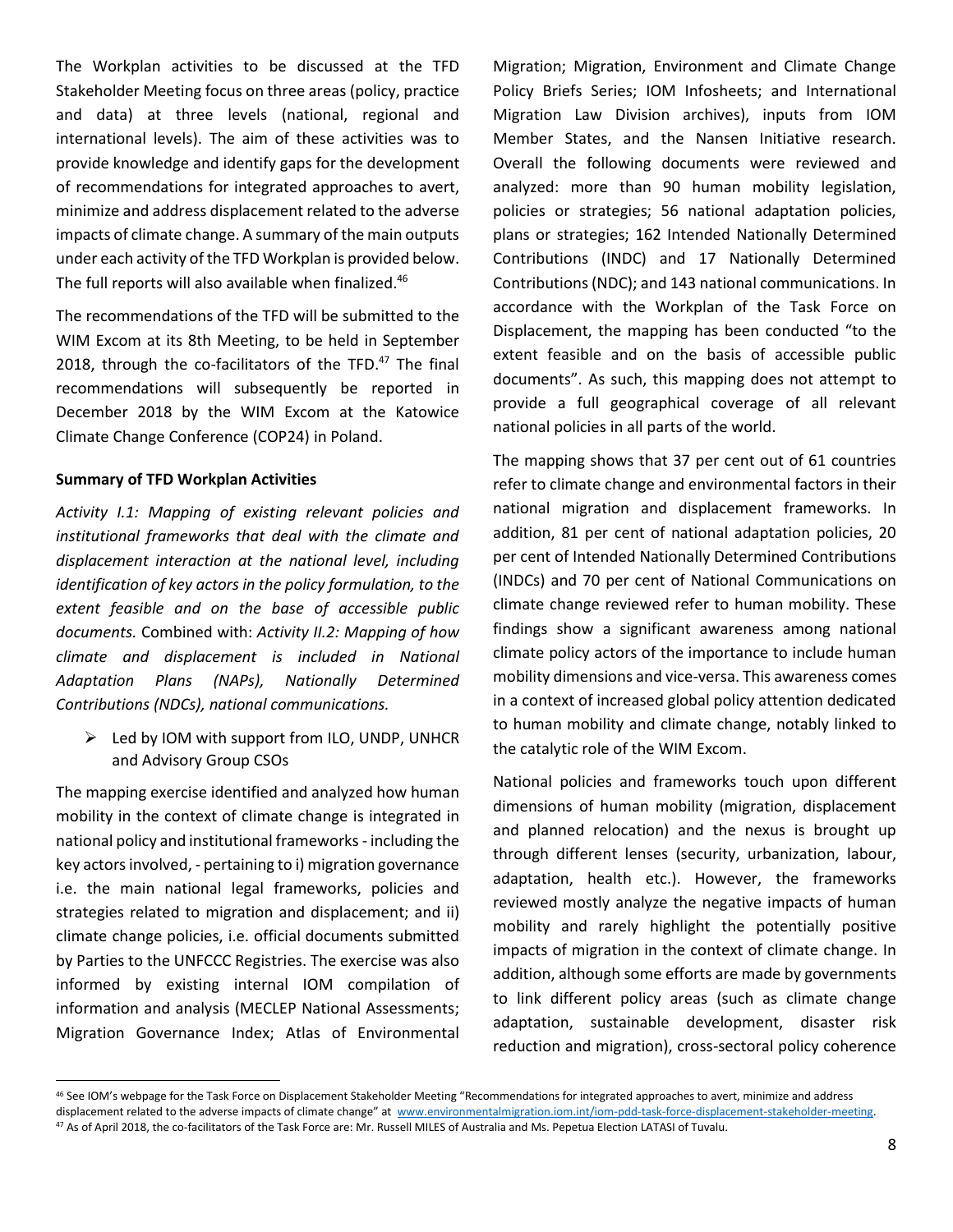constitutes a key gap in the formulation of policies at the national level.

*Activity I.2: Synthesizing the state of knowledge to better understand displacement related to slow onset events.*

➢ Led by Advisory Group CSOs with support from IOM, UNDP and UNHCR

This scoping exercise looks at the state of knowledge on displacement related to slow onset events, with the objectives to i) synthesize information and existing research on displacement related to slow onset events; ii) enhance the understanding of displacement related to slow onset events and iii) formulate key opportunities around the main knowledge gaps on displacement related to slow onset events to inform the development of recommendations by the WIM Task Force on displacement.

The scoping report builds on available literature reviews and case studies made available by academic partners, as well as contributions from a broad range of experts working on the issue of slow onset events and displacement. The report provides an overview of ways in which different types of slow onset events contribute to increased risks of displacement, analyzing in particular such phenomena as increasing temperatures, sea-level rise, ocean acidification, salinization, glacial retreat, land and forest degradation, biodiversity loss and desertification. It also discusses data collection limitations and assesses the state of knowledge on existing measures to respond to displacement related to slow onset events

Displacement related to slow onset events is difficult to characterize as a standalone category of displacement due to the wide range of slow onset events, the contextspecific nature of their impacts, the varying characteristics of affected regions, drivers and types of movements. Slow onset events are often just one factor among others in mobility decisions, and it is essential to understand how the potential effects of various slow onset processes are likely to interact with other displacement factors, including resilience, violence, and rapid onset events. However slow onset events can contribute to increased risks of displacement, in particular when they reach the tipping point of turning into a disaster situation.

There are inherent uncertainties in the way slow onset impacts will play out in a given locale and will affect the magnitude and pattern of displacement, making planning for such displacement particularly hard. Available literature recognizes that more research is needed to better contextualize and understand displacement related to slow onset events, particularly at scales ranging from regional to local, where slow onset events impacts may deviate from the broader trends identified in a global-scale analysis. In many cases, a richer, more detailed set of climate, biophysical, socioeconomic, and political indicators is available at regional, national, and local levels.

*Activity II.1: Mapping workplans of bodies/work programmes under the UNFCCC on displacement.*

➢ Led by Excom TFD Members

The mapping focuses on mandates, activities, outcomes and products of key UNFCCC bodies and work programmes that are of relevance to the work of the TFD.

The mapping includes such bodies and work programmes as the Adaptation Committee; the Consultative Group of Experts on National Communications from Parties not included in Annex I to the Convention; the Least Developed Counties Expert Group; the Lima Work Plan on Gender; the Nairobi Work Programme and the work on Research and systematic observation.

The mapping identifies opportunities for synergies between the work undertaken within those bodies and work programmes and the work of the TFD.

*Activity II.2: Mapping of how climate and displacement is included in* (…) *relevant policy agendas (such as Sendai Framework, SDGs, World Humanitarian Summit, Global Forum on Migration and Development, Global Compacts on Migration and Refugees, etc.).*

➢ Led by IOM with review from ILO and UNDP

The mapping focuses on the analysis of 25 processes, policies and legal frameworks that are of relevance when discussing human mobility in the context of climate change. Overall, the analysis outlines that human mobility and climate change issues are increasingly referred to in global policy processes pertaining to human mobility on the one hand and climate/environment/disaster on the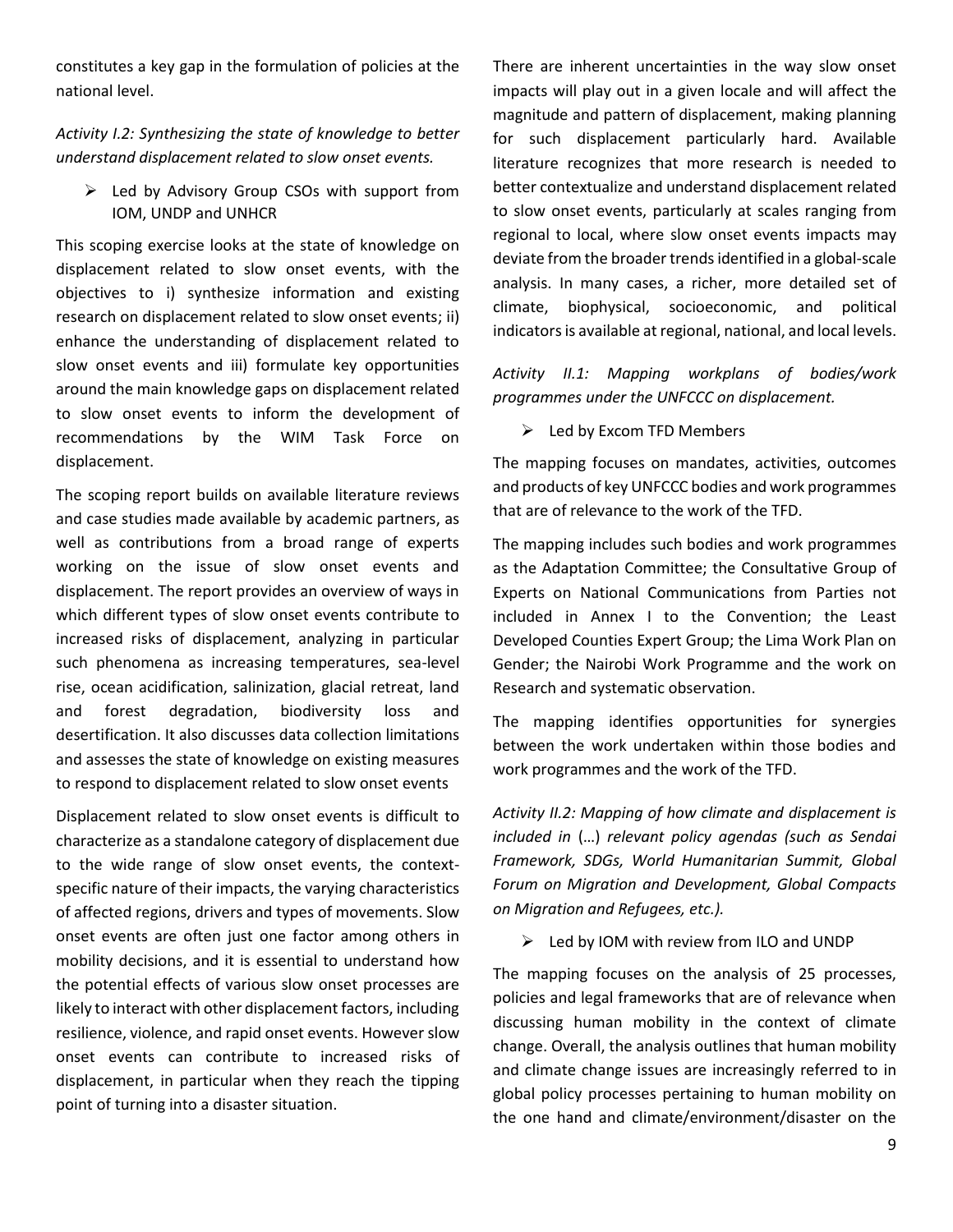other. The references made to human mobility in the UNFCCC Cancun Adaptation Framework<sup>48</sup> in 2010 represented the first turning point with the inclusion, for the first time, of human mobility in the official global climate policy debate. These advances were further consolidated by the adoption of the Paris Agreement in 2015, and by extent the work to operationalize its mobility provisions conducted by the WIM Excom. The Paris Agreement can be understood as a key milestone, with processes developed post 2015 consistently referring to the principles outlined in the Paris Agreement in terms of mobility. In that respect, the continuous work accomplished under the umbrella of the UNFCCC, had played, and continues to play, a catalytic role in encouraging awareness across policy silos and ambition towards further policy coherence on human mobility in the context of climate change at the global level.

Working towards more coherent and comprehensive approaches, policymakers continue to bring human mobility and climate change dimensions in the current global policy debates, notably in the process towards the adoption of the Global Compact for Safe, Orderly and Regular Migration (GCM) (currently under negotiations) and intergovernmental policy development within intergovernmental organisations such as the International Organization for Migration (IOM), the United Nations Convention to Combat Desertification (UNCCD), the United Nations High Commissioner for Refugees (UNHCR) and the Human Right Council (HRC) among others.

Despite these advances, gaps and challenges remain. For instance, new "frontier" policy processes of great relevance, such as oceans, wetlands or water do not formally include questions of climate change and human mobility. There is still a gap in international law to ensure the systematic protection of those forcibly displaced across borders in the context of climate change whilst global climate financing mechanisms do not appropriately include human mobility issues.

*Activity II.3: Mapping of institutional frameworks and mandates within the United Nation system to avert,* 

 $\overline{a}$ 

*minimize and address displacement and outline options for facilitating coordination of key processes.*

 $\triangleright$  Led by PDD with support from ILO

The history of the UNFCCC negotiation process provides an indication of the support affected Parties may need in terms of future efforts to address displacement, particularly with respect to assistance to displaced people, capacity building support for migration management and planned relocation, and accessing climate finance/compensation. The review found that overall functional capacity is present in the UN system to support States in their efforts to avert, minimize and address disaster displacement related to the adverse impact of climate change- although UN entities may not specifically distinguish the work as a response to displacement or climate change. The UN's disaster risk management and humanitarian response system is most clearly designed to respond to the needs of displaced people in the event of disasters linked to climate change, both slow and suddenonset. Development, finance, research, cultural, regional and other specialized entities also have a role to play in areas such as early warning, policy development, reducing the negative impacts of displacement, finding durable solutions and reducing the risk of future displacement. Although vast and difficult to define, the study highlights multiple activities, largely carried out by development actors, that contribute to averting or minimizing disaster displacement related to climate change.

While the lead role of the UNFCCC processes with respect to negotiating the global response to climate change is widely acknowledged and respected, the majority of the work on disaster displacement, including related to climate change, is taking place outside the UNFCCC. However, the UN currently lacks a system-wide lead, coordination mechanism, or strategy on disaster displacement. Gaps were also identified with respect to protection for internally displaced persons in disasters and cross-border disaster-displaced persons. The UN is in the midst of ongoing efforts to improve system-wide coordination and programme delivery. This presents multiple opportunities to highlight the importance of supporting the UN's potential capacity to provide

<sup>48</sup> See *Cancun Climate Change Adaptation Framework* (2010), Paragraph 14.f). Available fro[m https://unfccc.int/resource/docs/2010/cop16/eng/07a01.pdf#page=4.](https://unfccc.int/resource/docs/2010/cop16/eng/07a01.pdf#page=4)